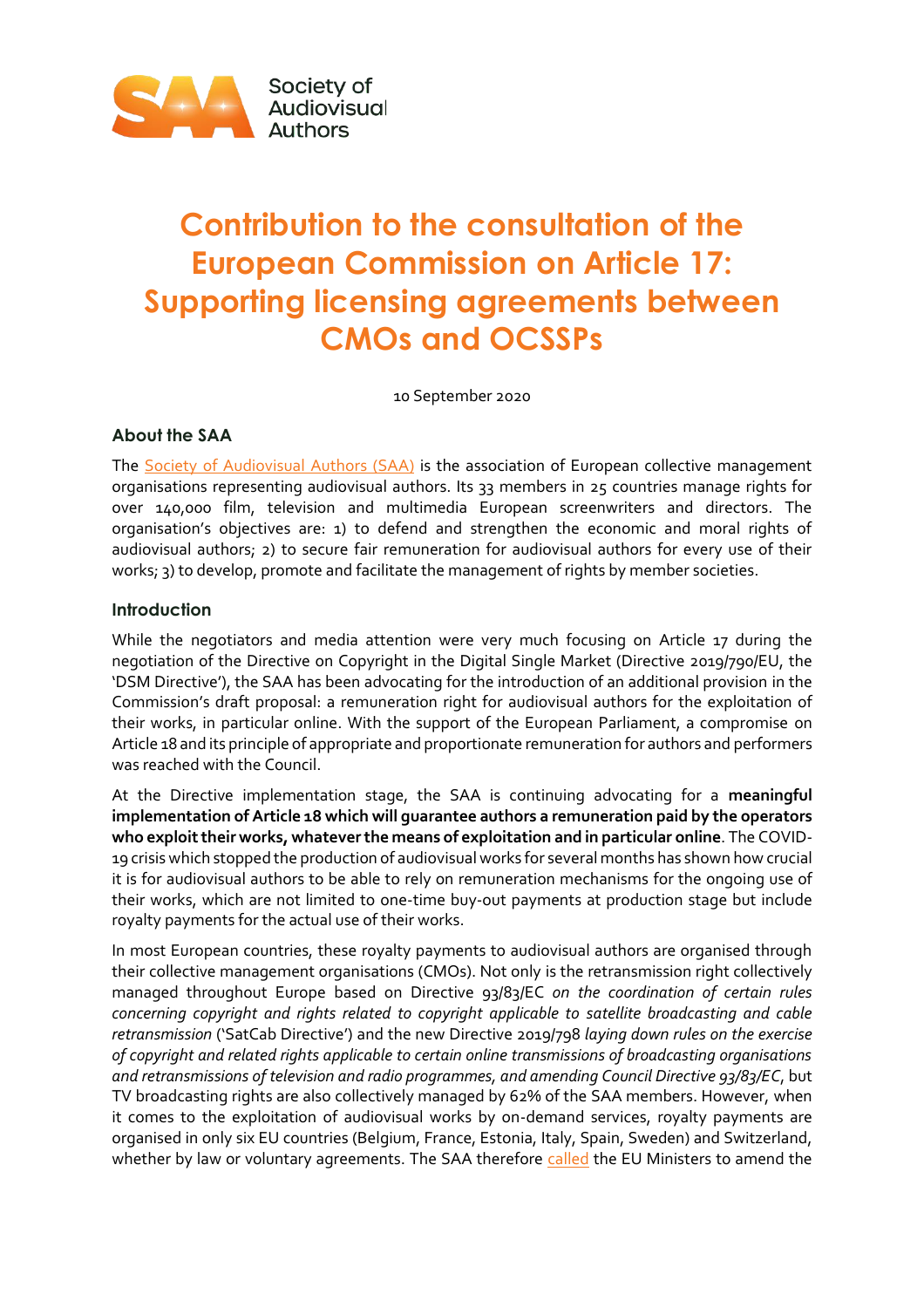long-outdated remuneration structure of audiovisual authors and introduce an unwaivable right to remuneration for the on-demand exploitation of their works.

**The same logic of ensuring that audiovisual authors receive royalties for the use of their works should dominate the Commission's guidance on the implementation of Article 17.** Indeed, Article 17 promises to tackle the well-known "value gap" by sharing the benefits - which are so far captured by platforms – with all actors of the value chain, and Article 18 then promises to bring a due share of this value in the hands of creators. This link between Articles 17 and 18 enables a fairer sharing of digital revenues by extending it to the heart of creation: the authors.

The Commission cannot anymore hide behind the principle of contractual freedom now that it has been demonstrated that authors and performers are in a weak contractual position when they grant a licence or transfer their rights (recital 72). It is therefore no longer possible to leave the remuneration of audiovisual authors to buy-out contracts which prevent their capacity to receive additional remuneration for the exploitation of their works. **The law must be clear that whatever the contract signed with a producer, audiovisual authors are entitled to remuneration for the exploitation of their works.** For most European countries the best way to accomplish this goal is to introduce in their national law a statutory and unwaivable right to remuneration collectively managed by authors' CMOs.

As far as online content sharing service providers (OCSSPs) are concerned, while the focus has been on music at the negotiation stage of the DSM Directive, most of the platforms at stake also provide videos to the audience. Audiovisual works are being exploited on an enormous scale on online content sharing platforms without prior authorisation, while authors in most cases do not receive any payment. In May 2020, the SAA conducted a survey among its members to assess the presence of audiovisual works on YouTube. In all participant countries, feature films and TV programmes were found, either in full length or partly. The most common uploaders were YouTube users and the works sometimes had advertisement attached to the content. As an example, the SACD in France makes a quarterly search on YouTube to identify full length and extracts of works. The last search in September 2019 identified over 4700 videos related to their fiction film repertoire and over 12 000 videos related to their TV films/series repertoire.

Consequently, **the audiovisual repertoire is an important one on OCSSPs platforms and must therefore be fully considered when providing guidance to the Member States on the implementation of Article 17. The Commission guidance should also remind Member States of other relevant provisions of the directive which shall be taken into account, in particular Article 18. Hence, the SAA's comments focus on ensuring that audiovisual authors receive fair and proportionate remuneration for the use of their works by OCSSPs, whether or not these authors have transferred their rights to a producer or to their CMO.**

## **Recommendation: Supporting licensing agreements between audiovisual authors' CMOs and OCSSPs**

#### **Collective licensing is the most appropriate authorisation model**

The aim of Article 17 is to encourage and incentivise licensing to achieve the objective of availability of the widest possible content while appropriately remunerating authors. In this context, taking into account the large amount of copyright-protected works uploaded on OCSSPs, collective licensing is the most appropriate authorisation model and should be recommended by the Commission's guidance to the Member States.

Collective management is very much developed in the EU and regulated by Directive 2014/26/EU *on Collective Management on Copyright and Related Rights which provides for European standards on the governance, transparency and accountability of CMOs* ('CRM Directive'). CMOs are easy to find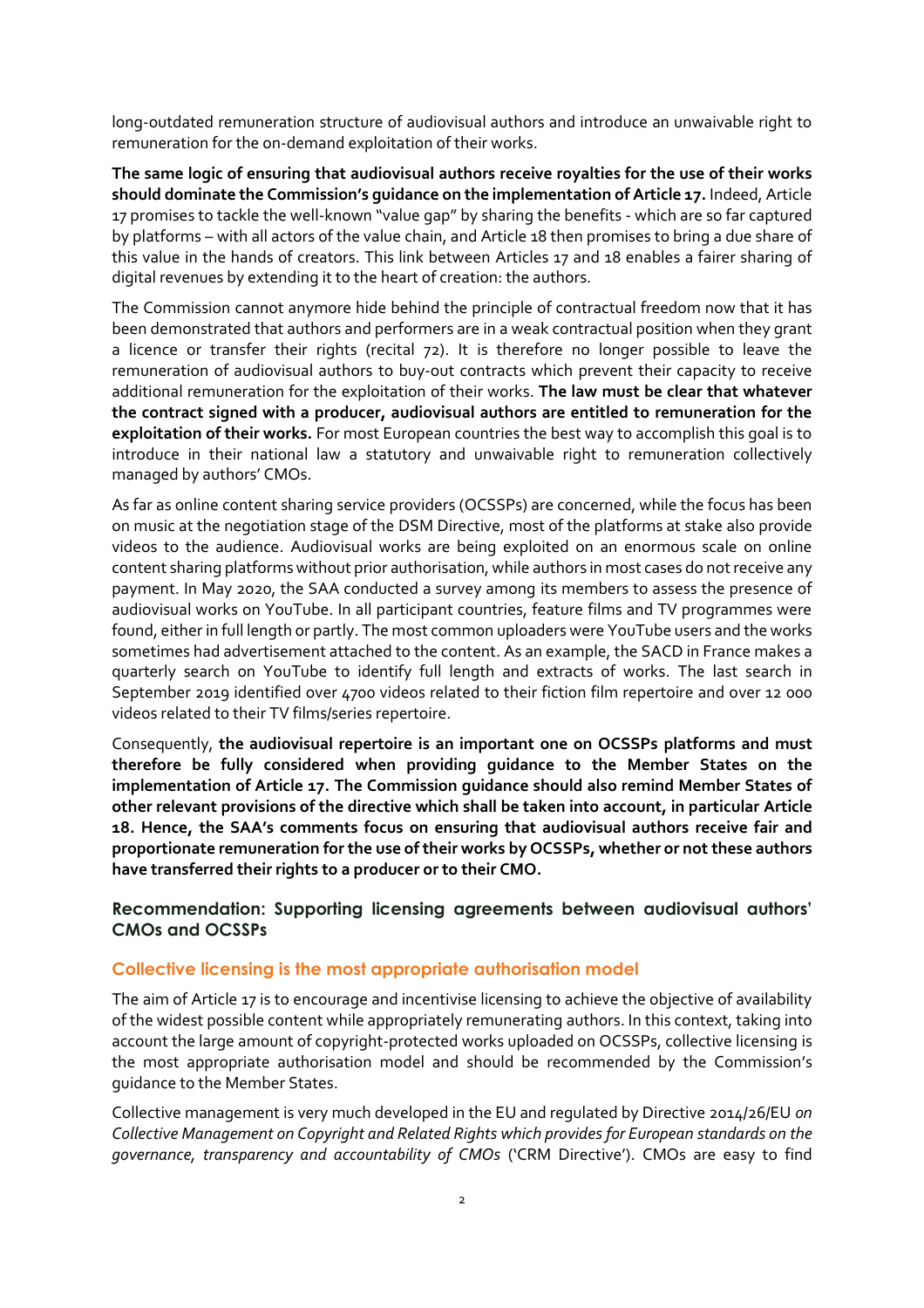(pursuant to Article 39 of Directive 2014/26/EU, Member States have to provide the Commission with the list of CMOs established in their territories), flexible, willing to provide licences to all users and represent a broad spectrum of the repertoires in their field. CMOs are also essential partners for the expression of cultural diversity on these platforms. All expressions are represented in CMOs, whether mainstream or confidential, classic or contemporary and by young or experienced authors. The CRM Directive thus acknowledges CMOs' "*important role as promoters of the diversity of cultural expression*" (Recital 3).

The audiovisual sector should not be excluded from this model. It is a common misconception that individual licensing is the rule in the audiovisual sector. Collective management is mandatory for the retransmission right thanks to the 1993 SatCab Directive and the new Directive 2019/798 to ensure legal certainty to retransmission operators and remuneration to rightholders. As mentioned above, 62% of SAA members also manage the TV broadcasting rights of their members, whether by law or voluntary agreements. **The value-added of collective management for mass uses should also apply to OCSSPs to ensure the availability of content and the remuneration of the authors and other rightholders.** CMOs are the obvious intermediaries of OCSSPs to clear the rights. This is also beneficial for consumers, who will have easier access to the broad repertoires represented by CMOs, while ensuring that these authors receive remuneration for the use of their works.

In this context it is worth mentioning that SAA members have already signed licensing agreements with OCSSPs in France, Belgium, Italy and Spain.

Consequently, **the guidance should expressively support cooperation and licensing agreements between audiovisual authors' CMOs and OCSSPs. It should also refer to extended licensing agreements as an option to be considered**.

## **Best efforts to obtain an authorisation**

Contacting audiovisual authors' CMOs is an essential step to any OCSSPs' effort to obtain an authorisation. As already mentioned, CMOs are easy to find and able to adapt to the size and business model of the different OCSSPs. The Commission's guidance should expressly refer to OCSSPs engaging proactively with the audiovisual authors' CMOs as a minimum.

For many works both in the music and audiovisual sectors, several rightholders are involved. Nowadays, audiovisual authors usually transfer their exploitation rights contractually to the producer under certain conditions so that producers can offer licences, unless the law or voluntary agreements provide otherwise. However, when it comes to the use of audiovisual works by OCSSPs, this mode of exploitation has not been foreseen in most authors' contracts. In addition, the contractual chain of older works, which are very common on OCSSPs' platforms, is often unclear if not completely broken. As a result, **there is legal uncertainty on who owns the rights for many old films and TV programmes. In these circumstances, the obvious ab initio rightholders are the authors who should receive a fair and proportionate remuneration for the use of their works regardless of their contractual arrangements with producers.** As authors are massively members of CMOs, securing licences from audiovisual authors' CMOs would bring the most basic and best legal certainty to platforms when they exploit audiovisual works.

Apart from this, when certain individual rightholders of audiovisual works like producers, broadcasters or distributors are not available to license OCSSPs, for example because they have ceased to exist or are not commercially interested, it should not relieve OCSSPs from their obligation to pursue their contacts and negotiations with audiovisual authors' CMOs. The licence delivered by audiovisual authors' CMOs are necessary and will play a crucial role in remunerating the authors for the works available on the OCSSPs, in line with recital 61 ("Rightholders should receive appropriate remuneration for the use of their works").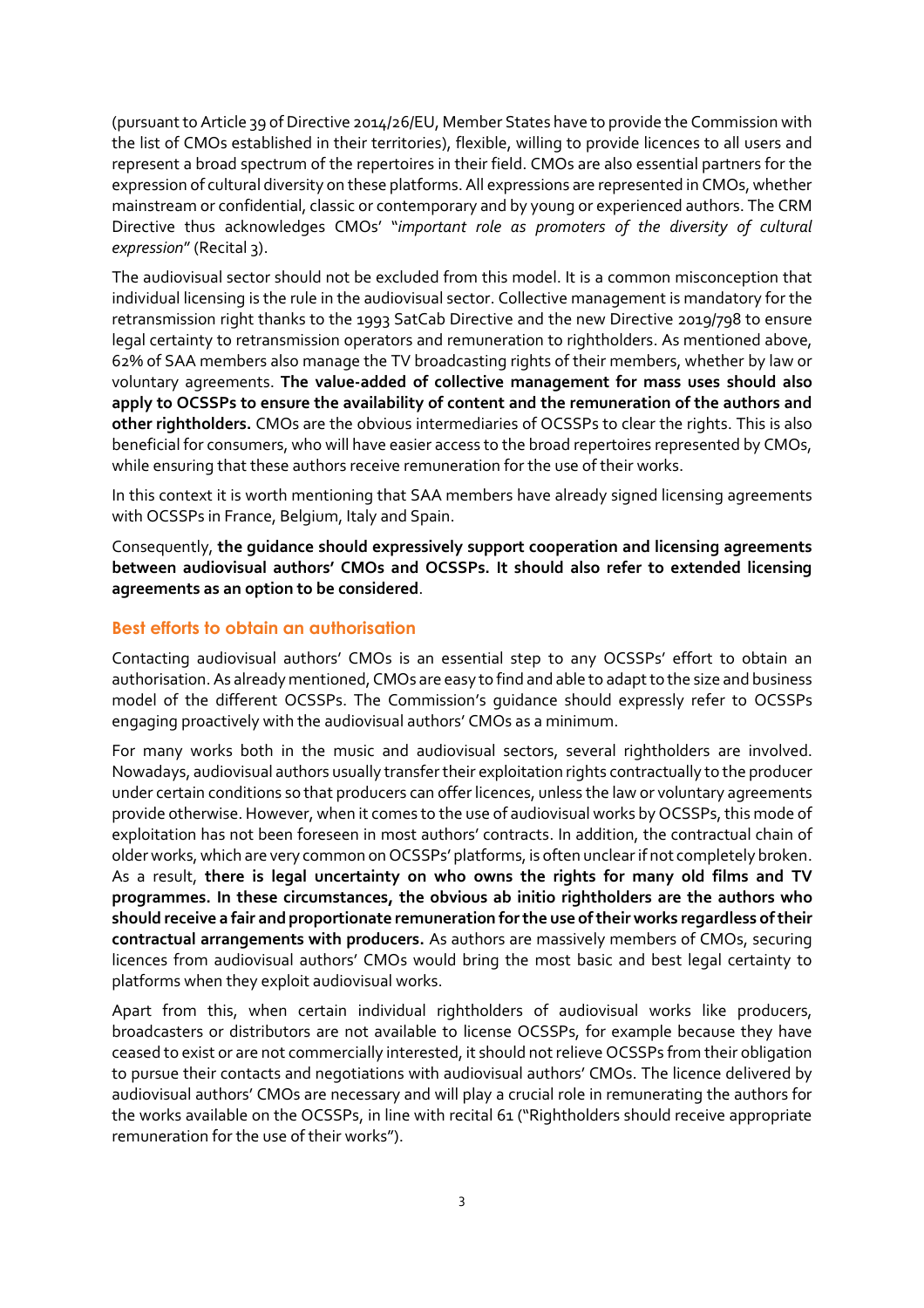Indeed, until some rightholders have actively notified the OCSSPs with the relevant and necessary information on the works for ensuring their unavailability, disable access or remove them from their websites, many audiovisual works, in full length or partly, will continue to be available on OCSSPs platforms. This is the situation acknowledged by the SAA survey on the presence of audiovisual works on YouTube: there are many old feature films and TV programmes available on OCSSPs for which there is no explicit licence delivered by rightholders and no action taken to remove them**. It is crucial that audiovisual authors are not deprived of remuneration when their works are available even in the absence of action from other rightholders.** The agreements between audiovisual authors' CMOs and OCSSPs should play this role of remunerating authors whenever their works are available.

If an OCSSP refuses to obtain this licence while a collective licence is available under fair conditions through a CMO in a certain territory, that OCSSP obviously fails to meet its best effort obligation to obtain authorisation, especially when the CMO represents a large group of rightsholders and certainly more when an Extended Collective License (ECL) is in place. In that event, the OCSSP should be held directly liable for the all works within the repertoire of that CMO that are shared on its platform in the absence of the required authorisation. Indeed, it should not be able to hide behind the best effort obligations of Article 17(4) (b) or (c), since the conditions of Article 17(4) are considered to be cumulative.

#### **A statutory right to remuneration for authors**

To better secure that audiovisual authors do receive an equitable remuneration for the on-going exploitation of their works by OCSSPs and avoid complicated (and costly) discussions relating to the whereabouts of the rights involved, **the Commission should recommend that Member States establish an unwaivable and untransferable right to remuneration collectively managed by their CMOs, which would enable them to claim the payment of appropriate and proportionate remuneration to OCSSPs**. Such a mandatory collective management scheme was already established for the retransmission right by the Satcab Directive and was recently extended to all types of retransmission by Directive 2019/789.

This is also the approach adopted by the [German proposal](https://www.bmjv.de/SharedDocs/Gesetzgebungsverfahren/Dokumente/DiskE_II_Anpassung%20Urheberrecht_digitaler_Binnenmarkt_englischeInfo.pdf;jsessionid=A7E7F468EB1083BAA171FCE49FC2CB92.1_cid324?__blob=publicationFile&v=4) published on 12 June 2020 aiming at implementing Article 17. Article 7 of the German proposal provides that OCSSPs must pay to authors an appropriate remuneration collectively managed for uses carried out under a licence in accordance with Article 20b of the German Copyright Act (mandatory collective management for the retransmission right).

Such a statutory right to remuneration for authors paid by OCSSPs and collectively managed would be a major progress for securing equitable remuneration to authors for all online exploitations and thereby for achieving a fair and culture-friendly digital environment.

The remuneration of audiovisual authors for such a use by OCSSPs should be mandatory, unwaivable and collectively managed, and it should be implemented either under Article 18 as a general rule for all on-demand/ online exploitations, or a minima as a specific rule under Article 17. In addition to the recent German proposal, some Member States have paved the way to the statutory right to remuneration although only a few have implemented it for online uses. For instance, it exists for all forms of communication to the public in Italy and Spain, which includes uses on platforms.

**The Commission's guidance should therefore reiterate the principle of appropriate and fair remuneration of authors and recommend a general statutory right to remuneration for authors in relation to Article 18 or a specific one for the uses under Article 17** as proposed by the German draft.